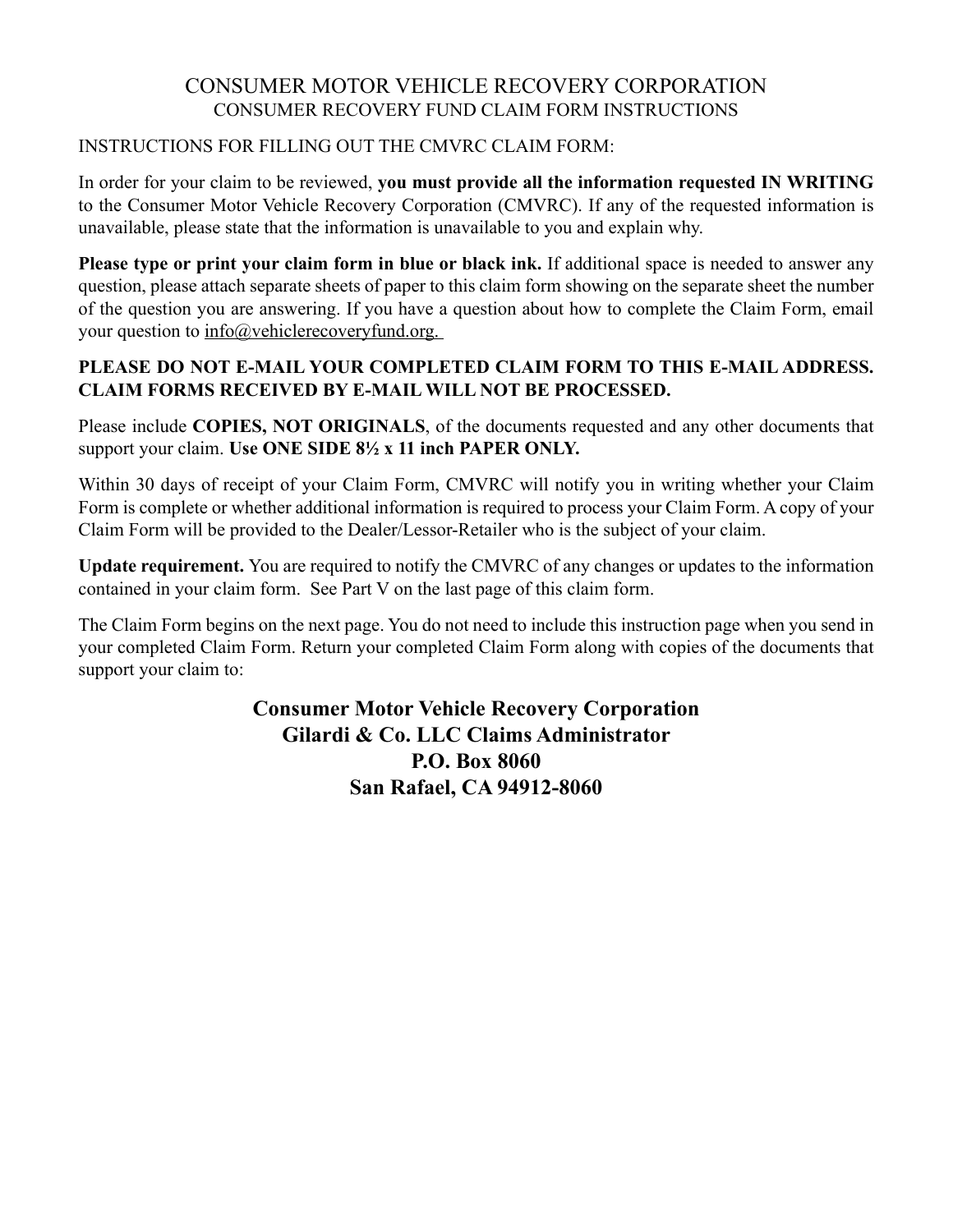# **CONSUMER MOTOR VEHICLE RECOVERY CORPORATION** CONSUMER RECOVERY FUND CLAIM FORM INSTRUCTIONS

**CLAIM 7**



### INSTRUCTIONS FOR FILLING OUT THE CMVRC CLAIM FORM

In order for your claim to be reviewed, **you must provide all the information requested IN WRITING** to the Consumer Motor Vehicle Recovery Corporation (CMVRC). If any of the requested information is unavailable, please state that the information is unavailable to you and explain why.

**Please type or print your Claim Form in blue or black ink.** If additional space is needed to answer any question, please attach separate sheets of paper as needed to this Claim Form showing on the separate sheets the number of the question you are answering. If you have a question about how to complete the Claim Form, e-mail your question to info@vehiclerecoveryfund.org. **PLEASE DO NOT E-MAIL YOUR COMPLETED CLAIM FORM TO THIS E-MAIL ADDRESS. CLAIM FORMS RECEIVED BY E-MAIL WILL NOT BE PROCESSED.**

Please include **ALL ORIGINAL PAGES** of this Claim Form, and **COPIES, NOT ORIGINALS,** of the documents requested and any other documents that support your claim. USE ONE-SIDE 8.5 X 11 INCH PAPER ONLY.

Within 30 days of receipt of your Claim Form, the CMVRC will notify you in writing whether your Claim Form is complete or whether additional information is required to process your Claim Form. **This does not mean that your Claim Form has been or will be approved**. A copy of your Claim Form will be provided to the Dealer/ Lessor-Retailer who is the subject of your claim.

**Update requirement.** You are required to notify the CMVRC of any changes or updates to the information contained in your claim form. See Part V on the last page of this claim form.

The Claim Form begins on the next page. Please be sure to include this instructions page when you send in your completed Claim Form. **Return your completed Claim Form along with copies of the documents that support your claim to:**

# **CONSUMER MOTOR VEHICLE RECOVERY CORPORATION GILARDI & CO. LLC, CLAIMS ADMINISTRATOR P.O. BOX 8060 SAN RAFAEL, CA 94912-8060**

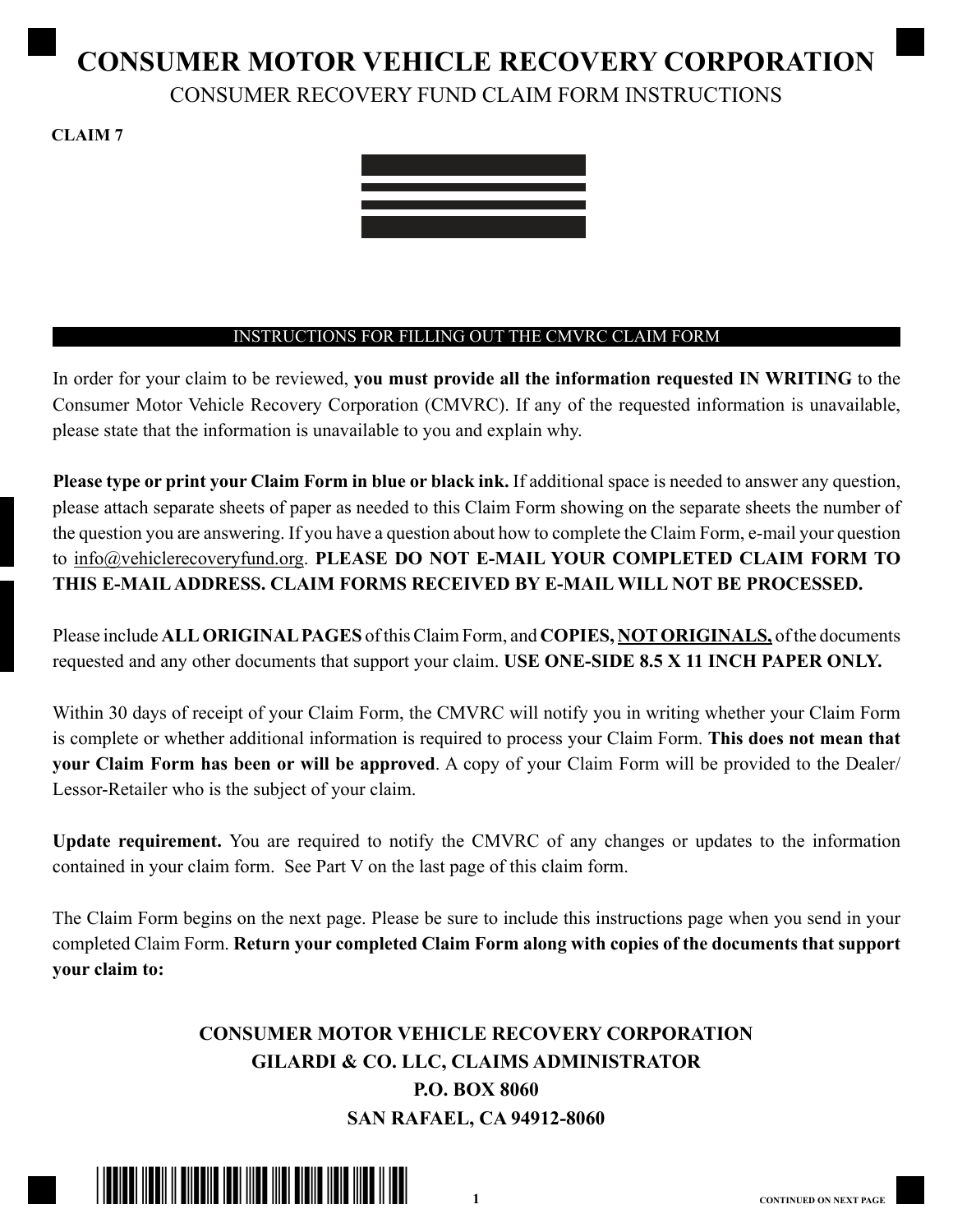# **CLAIM FORM**

# CONSUMER MOTOR VEHICLE RECOVERY FUND

| PERSONAL INFORMATION<br><b>LAST NAME</b><br><b>STATE</b><br><b>ZIP CODE</b><br>EVENING TELEPHONE NUMBER<br><b>MODEL</b><br>VEHICLE IDENTIFICATION NUMBER (VIN)<br><b>STATE</b><br>ZIP CODE<br>O<br>$\bigcup\limits_{\rm N}$<br>$\overline{Y}$  | <b>PART I</b> |  |  | Please Print Legibly In The Boxes Below. | DO NOT Use Pencil Or Red Ink. The Scanners Will Not See Those. |  |  |  |  |  |  |  |  |
|------------------------------------------------------------------------------------------------------------------------------------------------------------------------------------------------------------------------------------------------|---------------|--|--|------------------------------------------|----------------------------------------------------------------|--|--|--|--|--|--|--|--|
| <b>FIRST NAME</b>                                                                                                                                                                                                                              |               |  |  |                                          |                                                                |  |  |  |  |  |  |  |  |
| <b>VEHICLE INFORMATION</b>                                                                                                                                                                                                                     |               |  |  |                                          |                                                                |  |  |  |  |  |  |  |  |
| <b>ADDRESS</b><br>ADDRESS (CONT'D.)<br><b>CITY</b>                                                                                                                                                                                             |               |  |  |                                          |                                                                |  |  |  |  |  |  |  |  |
|                                                                                                                                                                                                                                                |               |  |  |                                          |                                                                |  |  |  |  |  |  |  |  |
|                                                                                                                                                                                                                                                |               |  |  |                                          |                                                                |  |  |  |  |  |  |  |  |
|                                                                                                                                                                                                                                                |               |  |  |                                          |                                                                |  |  |  |  |  |  |  |  |
|                                                                                                                                                                                                                                                |               |  |  |                                          |                                                                |  |  |  |  |  |  |  |  |
|                                                                                                                                                                                                                                                |               |  |  |                                          |                                                                |  |  |  |  |  |  |  |  |
| DAYTIME TELEPHONE NUMBER<br><b>EMAIL ADDRESS</b>                                                                                                                                                                                               |               |  |  |                                          |                                                                |  |  |  |  |  |  |  |  |
|                                                                                                                                                                                                                                                |               |  |  |                                          |                                                                |  |  |  |  |  |  |  |  |
|                                                                                                                                                                                                                                                |               |  |  |                                          |                                                                |  |  |  |  |  |  |  |  |
|                                                                                                                                                                                                                                                |               |  |  |                                          |                                                                |  |  |  |  |  |  |  |  |
|                                                                                                                                                                                                                                                |               |  |  |                                          |                                                                |  |  |  |  |  |  |  |  |
| <b>MAKE</b><br>LICENSE PLATE NUMBER<br><b>PART II</b><br>DEALER WHO IS THE SUBJECT OF YOUR CLAIM<br>DEALER'S TRADE NAME<br><b>ADDRESS</b><br>$\rm CITY$<br>TELEPHONE NUMBER<br>TO YOUR KNOWLEDGE, IS THE DEALER STILL IN BUSINESS?<br>EXPLAIN: |               |  |  |                                          |                                                                |  |  |  |  |  |  |  |  |
|                                                                                                                                                                                                                                                |               |  |  |                                          |                                                                |  |  |  |  |  |  |  |  |
|                                                                                                                                                                                                                                                |               |  |  |                                          |                                                                |  |  |  |  |  |  |  |  |
|                                                                                                                                                                                                                                                |               |  |  |                                          |                                                                |  |  |  |  |  |  |  |  |
|                                                                                                                                                                                                                                                |               |  |  |                                          |                                                                |  |  |  |  |  |  |  |  |
|                                                                                                                                                                                                                                                |               |  |  |                                          |                                                                |  |  |  |  |  |  |  |  |
|                                                                                                                                                                                                                                                |               |  |  |                                          |                                                                |  |  |  |  |  |  |  |  |
|                                                                                                                                                                                                                                                |               |  |  |                                          |                                                                |  |  |  |  |  |  |  |  |
|                                                                                                                                                                                                                                                |               |  |  |                                          |                                                                |  |  |  |  |  |  |  |  |
|                                                                                                                                                                                                                                                |               |  |  |                                          |                                                                |  |  |  |  |  |  |  |  |
|                                                                                                                                                                                                                                                |               |  |  |                                          |                                                                |  |  |  |  |  |  |  |  |
|                                                                                                                                                                                                                                                |               |  |  |                                          |                                                                |  |  |  |  |  |  |  |  |
|                                                                                                                                                                                                                                                |               |  |  |                                          |                                                                |  |  |  |  |  |  |  |  |
|                                                                                                                                                                                                                                                |               |  |  |                                          |                                                                |  |  |  |  |  |  |  |  |
|                                                                                                                                                                                                                                                |               |  |  |                                          |                                                                |  |  |  |  |  |  |  |  |
|                                                                                                                                                                                                                                                |               |  |  |                                          |                                                                |  |  |  |  |  |  |  |  |
|                                                                                                                                                                                                                                                |               |  |  |                                          |                                                                |  |  |  |  |  |  |  |  |
|                                                                                                                                                                                                                                                |               |  |  |                                          |                                                                |  |  |  |  |  |  |  |  |
|                                                                                                                                                                                                                                                |               |  |  |                                          |                                                                |  |  |  |  |  |  |  |  |
|                                                                                                                                                                                                                                                |               |  |  |                                          |                                                                |  |  |  |  |  |  |  |  |
|                                                                                                                                                                                                                                                |               |  |  |                                          |                                                                |  |  |  |  |  |  |  |  |
|                                                                                                                                                                                                                                                |               |  |  |                                          |                                                                |  |  |  |  |  |  |  |  |
|                                                                                                                                                                                                                                                |               |  |  |                                          |                                                                |  |  |  |  |  |  |  |  |

ATTACHMENT?

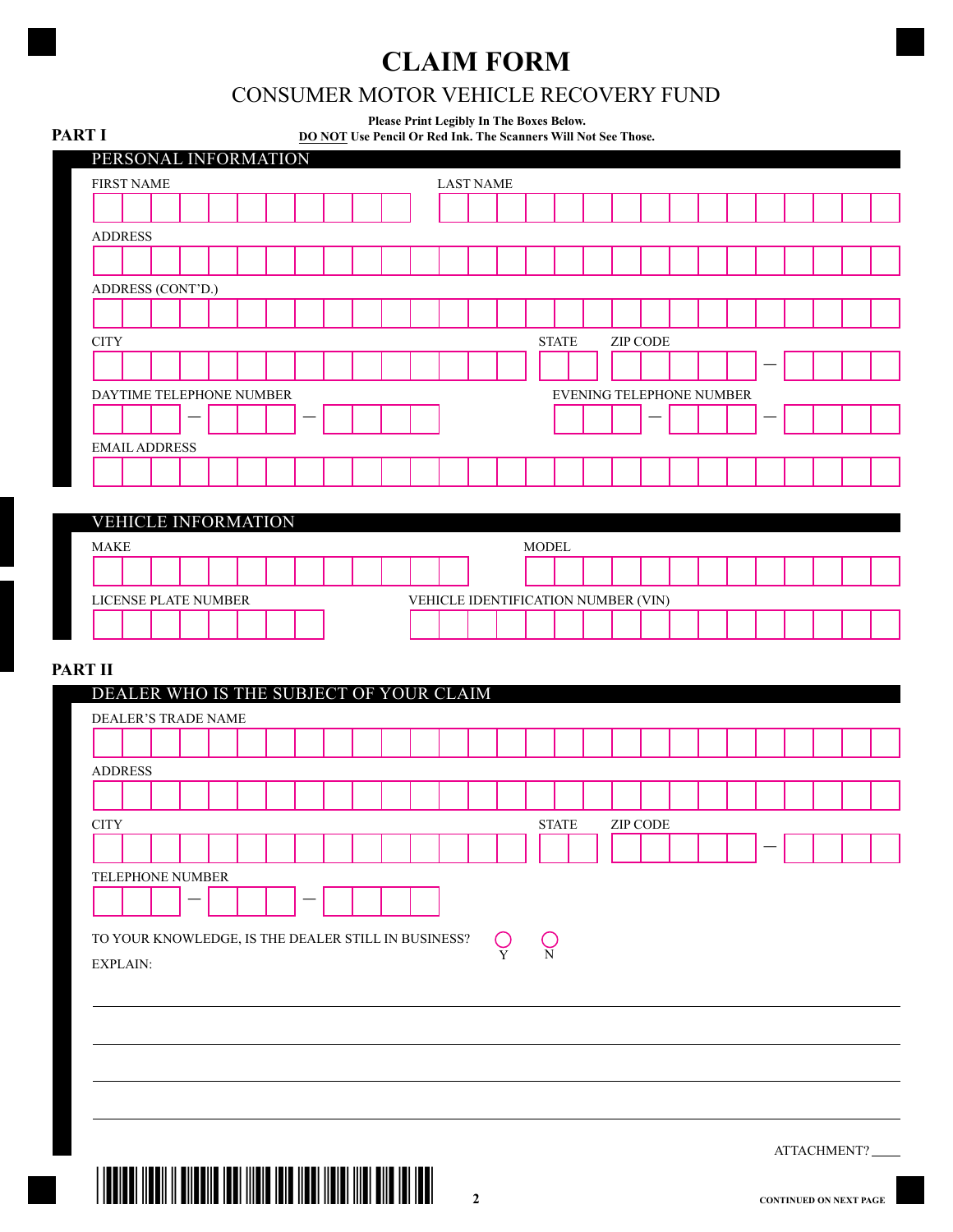# **CLAIM FORM** CONSUMER MOTOR VEHICLE RECOVERY FUND

### **PART III**

|              |                       |               |  | <b>CLAIMANT INFORMATION</b><br><b>DEALER FAILED TO</b>                                                                                               |  |  |  |   |  |                                                                                                                                                                                                                                                    |  | <b>YOU MUST PROVIDE</b> |     |   |              |   |                               |   |   |
|--------------|-----------------------|---------------|--|------------------------------------------------------------------------------------------------------------------------------------------------------|--|--|--|---|--|----------------------------------------------------------------------------------------------------------------------------------------------------------------------------------------------------------------------------------------------------|--|-------------------------|-----|---|--------------|---|-------------------------------|---|---|
|              |                       | <b>TO DMV</b> |  | TRANSFER LICENSE OR REGISTRATION FEES                                                                                                                |  |  |  |   |  | A COPY OF YOUR CONTRACT WITH THE DEALER                                                                                                                                                                                                            |  |                         |     |   |              |   |                               |   |   |
|              |                       |               |  | PAY THE PROCEEDS OF A CONSIGNMENT SALE                                                                                                               |  |  |  |   |  | A COPY OF CONSIGNMENT AGREEMENT<br>DOCUMENT(S) SHOWING SALE OF CONSIGNED VEHICLE                                                                                                                                                                   |  |                         |     |   |              |   |                               |   |   |
|              |                       |               |  | PAY OFF THE REMAINING LIEN AMOUNT ON<br>YOUR TRADE-IN VEHICLE                                                                                        |  |  |  |   |  | A BILLING STATEMENT, OR OTHER DOCUMENTS FROM<br>YOUR LENDER, SHOWING THE AMOUNT DUE<br>A COPY OF YOUR CONTRACT WITH THE DEALER                                                                                                                     |  |                         |     |   |              |   |                               |   |   |
|              |                       |               |  | PROVIDE GOOD TITLE                                                                                                                                   |  |  |  |   |  | A COPY OF YOUR CONTRACT WITH THE DEALER<br>A BILLING STATEMENT, OR OTHER DOCUMENTS FROM THE<br>LEGAL OWNER OR OTHER CLAIMANT OF AMOUNT CLAIMED<br>TO BE OWED AND THE AMOUNT, IF ANY, THAT HE OR SHE<br>RECEIVED FROM THE DEALER OR LESSOR-RETAILER |  |                         |     |   |              |   |                               |   |   |
|              |                       |               |  | PAY THIRD PARTIES FOR INSURANCE, SERVICE<br>CONTRACT, OR GOODS OR SERVICES                                                                           |  |  |  |   |  | A COPY OF YOUR CONTRACT WITH THE DEALER<br>A BILLING STATEMENT, OR OTHER DOCUMENTS FROM<br>THE THIRD PARTY OF THE AMOUNT, IF ANY, THAT HE OR<br>SHE RECEIVED FROM THE DEALER OR LESSOR-RETAILER                                                    |  |                         |     |   |              |   |                               |   |   |
|              | <b>AMOUNT CLAIMED</b> |               |  |                                                                                                                                                      |  |  |  |   |  |                                                                                                                                                                                                                                                    |  | DATE OF INCIDENT        |     |   |              |   |                               |   |   |
| \$           |                       |               |  |                                                                                                                                                      |  |  |  |   |  |                                                                                                                                                                                                                                                    |  |                         |     |   |              |   |                               |   |   |
|              |                       |               |  | DESCRIBE THE EVENTS ON WHICH YOU BASE THIS CLAIM                                                                                                     |  |  |  |   |  |                                                                                                                                                                                                                                                    |  |                         | M M | D | <sup>D</sup> |   | Y Y                           | Y | Y |
| \$           | <b>AMOUNT CLAIMED</b> |               |  | UNDER THE DEALER'S BOND OR SUING IN SMALL CLAIMS COURT?<br>IF YOU ANSWERED "YES" TO TAKING ANY ACTION, PLEASE EXPLAIN THE RESULT AND CURRENT STATUS: |  |  |  |   |  |                                                                                                                                                                                                                                                    |  |                         |     |   |              |   |                               |   |   |
|              |                       |               |  |                                                                                                                                                      |  |  |  |   |  |                                                                                                                                                                                                                                                    |  |                         |     |   |              |   | ATTACHMENT?                   |   |   |
|              |                       |               |  | HAVE ANY PAYMENTS BEEN MADE TOWARD THE BALANCE OWED ON YOUR VEHICLE OR TRADE-IN<br>SINCE THE CONTRACT WAS SIGNED?                                    |  |  |  |   |  |                                                                                                                                                                                                                                                    |  |                         |     |   |              |   |                               |   |   |
|              |                       |               |  | IF YOU ANSWERED "YES", PLEASE LIST THE PAYOR, AMOUNTS AND DATES. PROVIDE SUPPORTING DOCUMENTATION.                                                   |  |  |  |   |  |                                                                                                                                                                                                                                                    |  |                         |     |   |              |   |                               |   |   |
| <b>PAYOR</b> |                       |               |  |                                                                                                                                                      |  |  |  |   |  |                                                                                                                                                                                                                                                    |  | <b>DATE PAID</b>        |     |   |              |   |                               |   |   |
|              |                       |               |  |                                                                                                                                                      |  |  |  |   |  |                                                                                                                                                                                                                                                    |  |                         |     |   |              |   |                               |   |   |
|              | <b>AMOUNT PAID</b>    |               |  |                                                                                                                                                      |  |  |  |   |  |                                                                                                                                                                                                                                                    |  |                         | M M | D | D            | Y | Y                             | Y | Y |
| \$           |                       |               |  |                                                                                                                                                      |  |  |  |   |  |                                                                                                                                                                                                                                                    |  |                         |     |   |              |   |                               |   |   |
| <b>PAYOR</b> |                       |               |  |                                                                                                                                                      |  |  |  |   |  |                                                                                                                                                                                                                                                    |  | <b>DATE PAID</b>        |     |   |              |   |                               |   |   |
|              | <b>AMOUNT PAID</b>    |               |  |                                                                                                                                                      |  |  |  |   |  |                                                                                                                                                                                                                                                    |  |                         | M M | D | D            | Y | Y                             | Y | Y |
| \$           |                       |               |  |                                                                                                                                                      |  |  |  |   |  |                                                                                                                                                                                                                                                    |  |                         |     |   |              |   |                               |   |   |
|              |                       |               |  |                                                                                                                                                      |  |  |  |   |  |                                                                                                                                                                                                                                                    |  |                         |     |   |              |   |                               |   |   |
|              |                       |               |  |                                                                                                                                                      |  |  |  | 3 |  |                                                                                                                                                                                                                                                    |  |                         |     |   |              |   | <b>CONTINUED ON NEXT PAGE</b> |   |   |